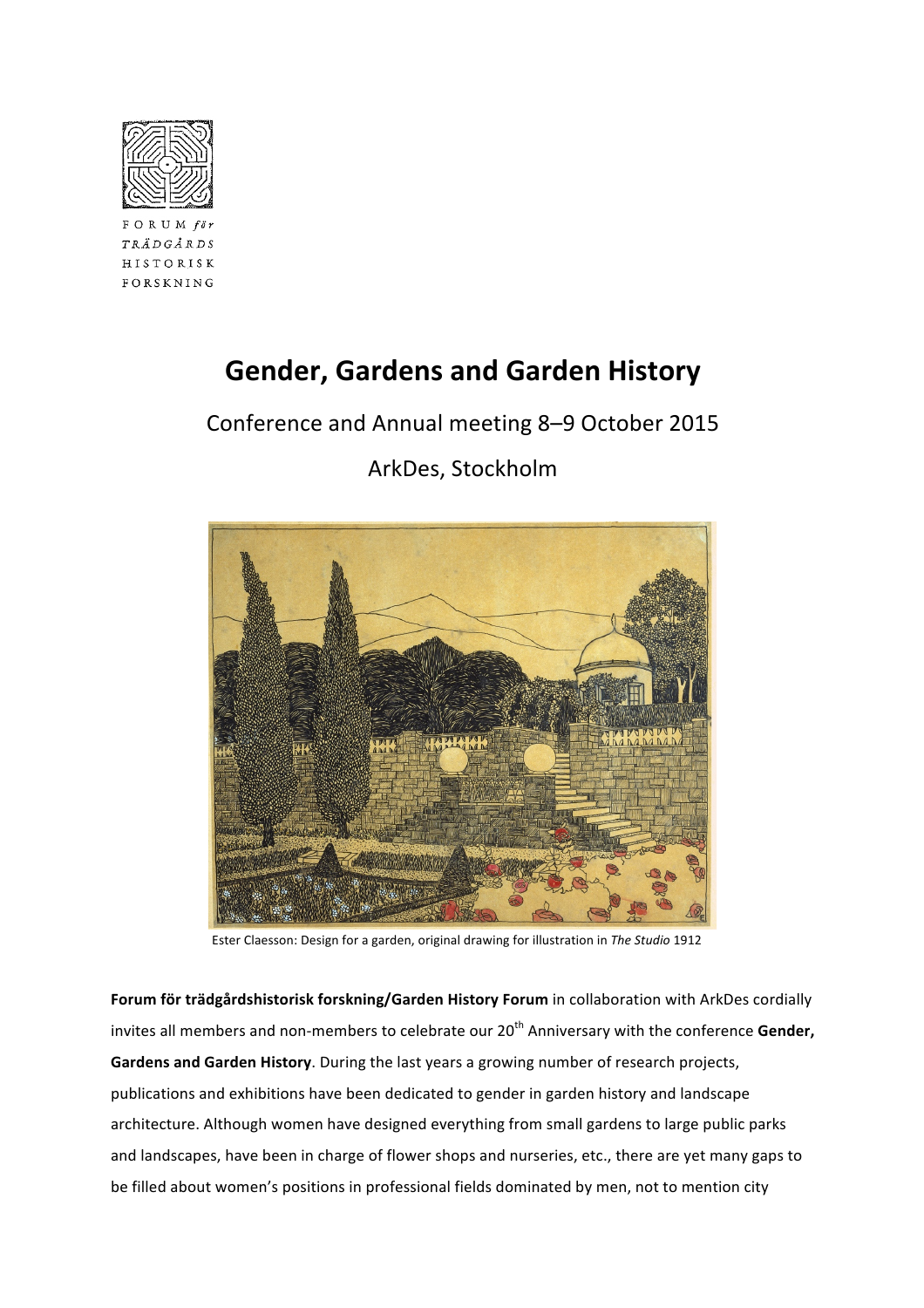planning and landscape planning in a gender perspective. Research is pursued in many different fields and it is difficult to be up to date. It is a great pleasure to celebrate Forum 20 years with new and on-going research of immediate importance from a range of countries and disciplines within the field from Antiquity to the  $20<sup>th</sup>$  century and to bring up some possible future research questions. We are especially happy to be able to welcome our three invited keynote speakers **Dr Thaïsa Way**, Seattle, US, who will talk about "The emergence of modernism in the work of women landscape architecture" and Dr Ulrike Krippner and Dr Iris Meder from Vienna who will focus on "Modern Viennese Gardens - The Concept of Indoor and Outdoor in Women Garden Architecture". The program will also contain accepted papers on various subjects, such as French female pioneers in landscape architecture, Finnish women as garden owners and users, one of the first women pomologists, the garden as a pedagogical resource etc. During the conference there will also be an opportunity to visit ArkDes Archives and Library to see some of the collections.

#### **Presentation of the keynote speakers**

**Dr Thaisa Way** is an urban landscape historian teaching history, theory, and design at the University of Washington, Seattle. Her book Unbounded Practices: Women, Landscape Architecture, and Early *Twentieth Century Design* (UVa Press, 2009) was awarded the J.B. Jackson Book Award. Other more recent books include the co-edited work with Ken Yocom, Ben Spencer, and Jeff Hou (Routledge 2014) *Now Urbanism: The Future City is Here* and *The Landscape Architecture of Richard Haag: From Modern Space to Urban Ecological Design* (UW Press, 2015). She is currently finishing the monograph, *Landscape Architect A.E. Bye: Sculpting the Earth (*Modern Landscape Design Series, LALH & Norton). Dr. Way is a Senior Fellow at the Dumbarton Oaks Garden, Landscape Studies and is Executive Director of Urban@UW, an initiative of the UW's Office of Research and CoMotion, the center for innovation and impact.

**Ulrike Krippner** is a Senior Scientist at the Institute of Landscape Architecture at the University of Natural Resources and Life Sciences BOKU, Vienna. Being trained as a landscape architect, she has worked several years in landscape architecture studios, before she switched to an academic career. Her research concentrates on 20th century history of landscape architecture, with a special focus on the history of the profession and on women in landscape architecture. Together with Iris Meder, she has published several articles and papers on Jewish women in Austrian horticulture and garden architecture. Ulrike Krippner holds a PhD in landscape architecture. In 2014, she curated the exhibition The 1964 Vienna International Garden Show – Green post-war modernism. She obtained a Summer Fellowship at Dumbarton Oaks, Washington DC in 2010, where she pursued her research on exiled Austrian women garden architects.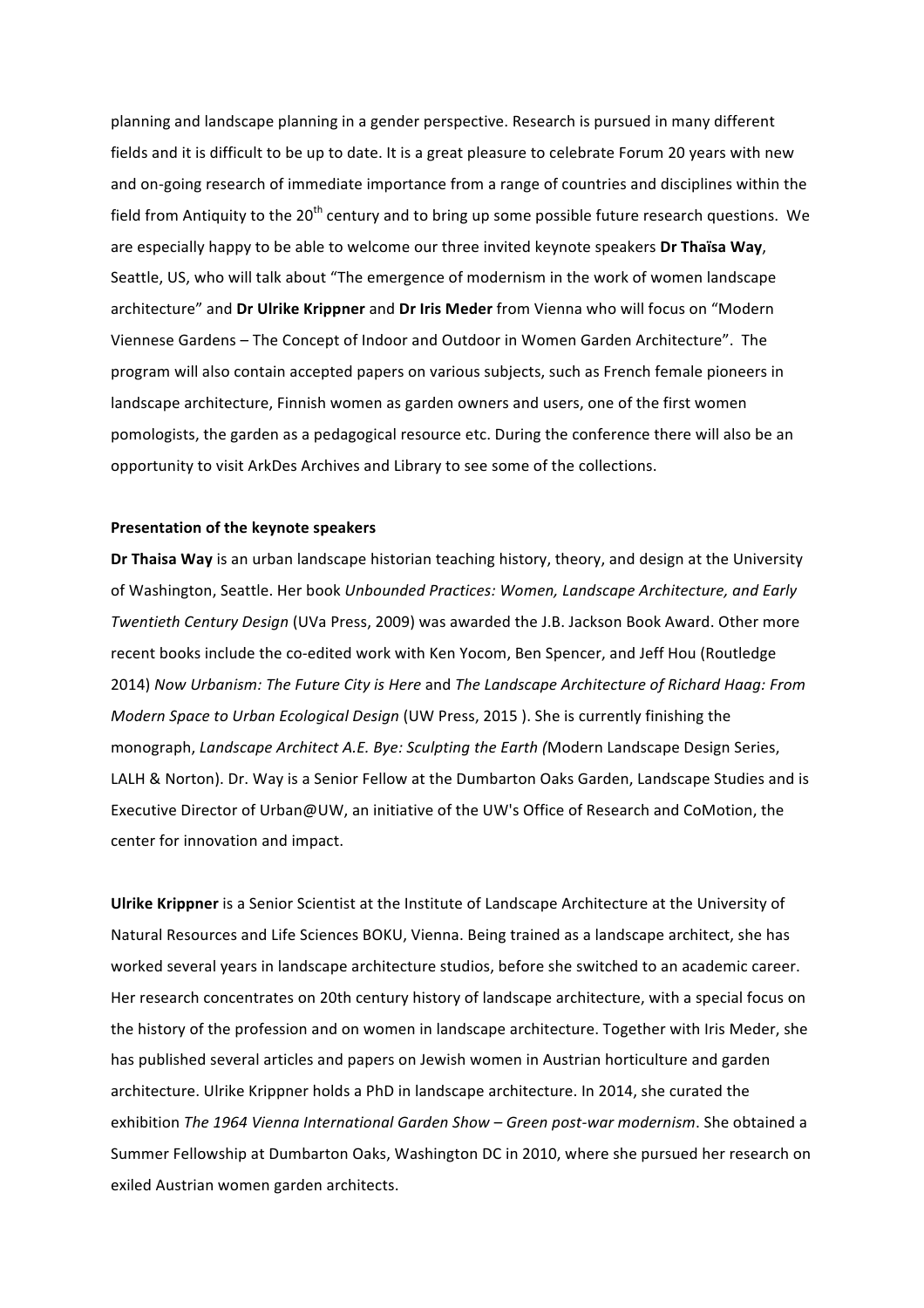**Iris Meder** studied Art History and Literature in Stuttgart and Vienna and wrote her PhD thesis about the students and followers of Josef Frank and Adolf Loos. She works as a curator and researcher in Vienna. Iris Meder has held numerous lectures, curated exhibitions – among others "Lifting the Curtain - Central European Architectural Networks", Collateral Event of the 14th Architecture Biennale di Venezia – and published books and scientific articles on Central European Modern and contemporary architecture, landscape architecture, and photography. From 2008 to 2014, together with Ulrike Krippner she was part of research projects on women in landscape architecture in Austria and the States of the Danube Monarchy at the Institute of Landscape Architecture, University of Natural Resources and Life Sciences, Vienna. Iris Meder is Member of the Board of the Austrian Society for Architecture (OEGFA).

**Conference venue**: ArkDes, the Swedish Centre for Architecture and Design, at Skeppsholmen, Stockholm. Subway station Kungsträdgården (blue line) followed by a short walk or bus 65 to the bus stop Arkitektur/Moderna museet.

**Conference fee**: 850 Swedish krona for both days (including lunch, coffee and snacks). 500 Swedish krona for day 1 and 400 krona for day 2. Please register before September 11 2015 to Catharina Nolin, catharina.nolin@arthistory.su.se. Please indicate name, affiliation, and any diet allergies.

Payment: Please send payment in Swedish Krona before September 11 2015 to Forum för trädgårdshistorisk forskning's bank, Nordea.

Swedish residentials: Forum för trädgårdshistorisk forskning plusgirokonto 41 14 60–9. Non-Swedish residentials: Forum för trädgårdshistorisk forskning IBAN SE58 9500 0099 6026 0411 4609. BIC/Swift: NDEASESS. Nordea Bank AB, SE-105 71 Stockholm, Sverige.

Invitation for the Jubilee Dinner at cost price will circulate separately.

Please make sure that your name is indicated on the money transfer.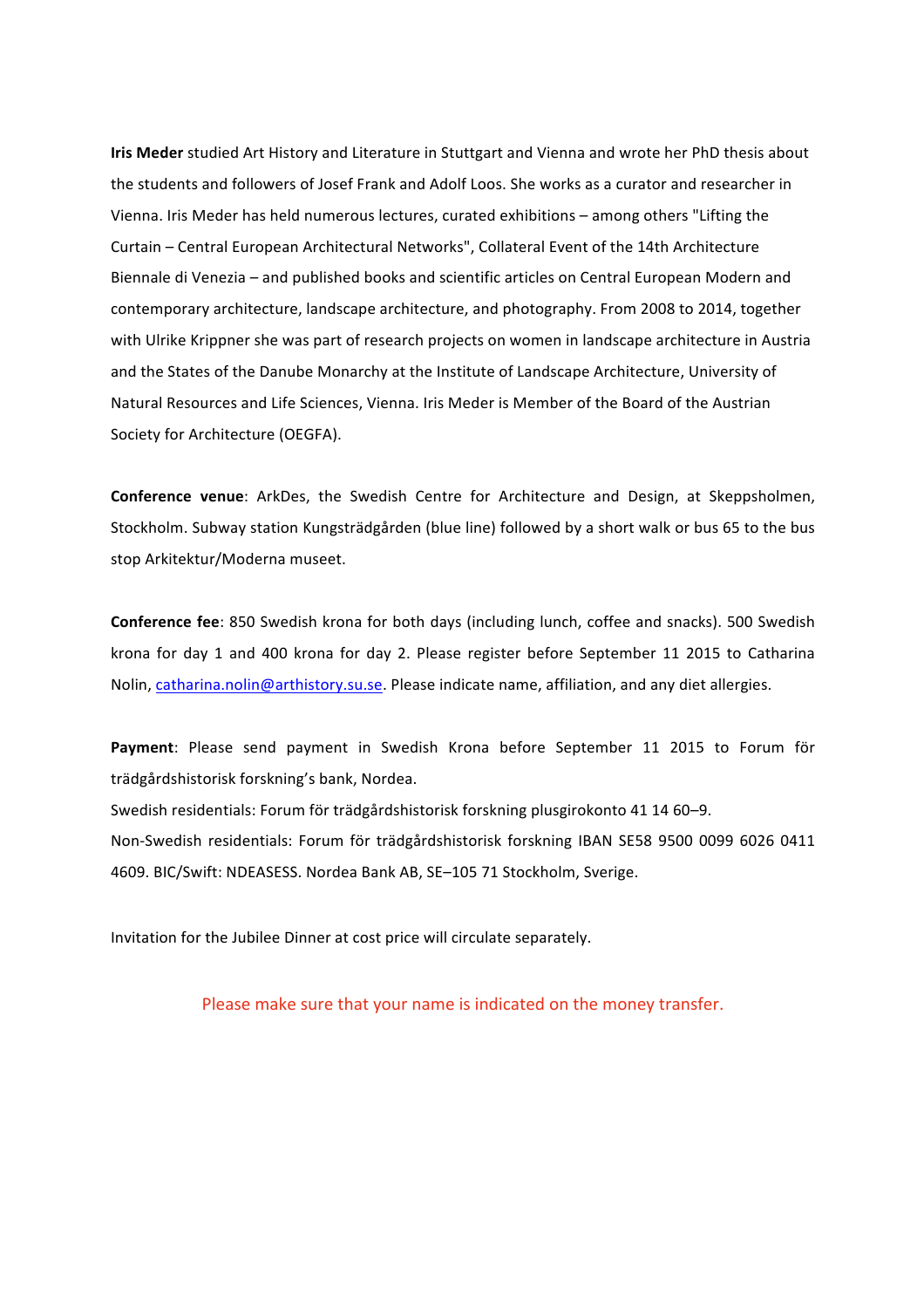#### **PROGRAMME**

#### **Thursday!8th October!**

- 9:30–10:15 Annual Meeting for members of Forum för trädgårdshistorisk forskning
- 10:15–10:45 Registration and Coffee/Tea
- 10:45-11:00 Welcome and introduction Associate Professor Catharina Nolin, Stockholm University, Sweden
- 11:00–11:15 Twenty years with Forum för trädgårdshistorisk forskning Associate Professor Åsa Ahrland, Swedish University of Agriculture, Alnarp, Sweden
- 11:30–12:30 The emergence of modernism in the work of women landscape architecture Associate Professor Thaïsa Way, University of Washington, Seattle, USA
- 12:30–13:45 Lunch(
- 13:45–14:45 Tour of archives and library at ArkDes
- 14:45–15:15 *Viridia* from Varia a community garden? Dr Lena Landgren, Lund University, Sweden
- 15:15–15:45 Coffee/Tea
- 15:45–16:15 Three French Female pioneers in landscape architecture Associate Professor Bernadette Blanchon, Ecole Nationale Supérieure de Paysage, Versailles-Marseille, France
- 16:15–16.45 Garden is my lover.  $18^{th}$  century and early  $19^{th}$  century women as garden owners and users(

MA Ulla Ijäs and MA Laura Yli-Seppälä, University of Turku, Finland

19:00 Jubilee Dinner at restaurant at cost price (not included in the conference fee)

### **Friday!9th October**

9:30–10:30 Modern Viennese Gardens – The Concept of Indoor and Outdoor in Women Garden Architecture

Dr Ulrike Krippner and Dr Iris Meder, Vienna, Austria

- 10:30–11:00 Coffee/Tea
- 11:00–11:30 The pomologist Alexandra Smirnoff, a true pioneer Nina Edgren-Henrichson, PhD student, University of Helsinki, Finland
- 11:30–12:00 Pretty maids all in row When the garden was a family and the mother its gardener Dr Åsa Klintborg Ahlklo, Swedish University of Agriculture, Alnarp, Sweden
- 12:00–12:30 "The image of women in the garden profession produced in magazines for gardeners 1900–1950"